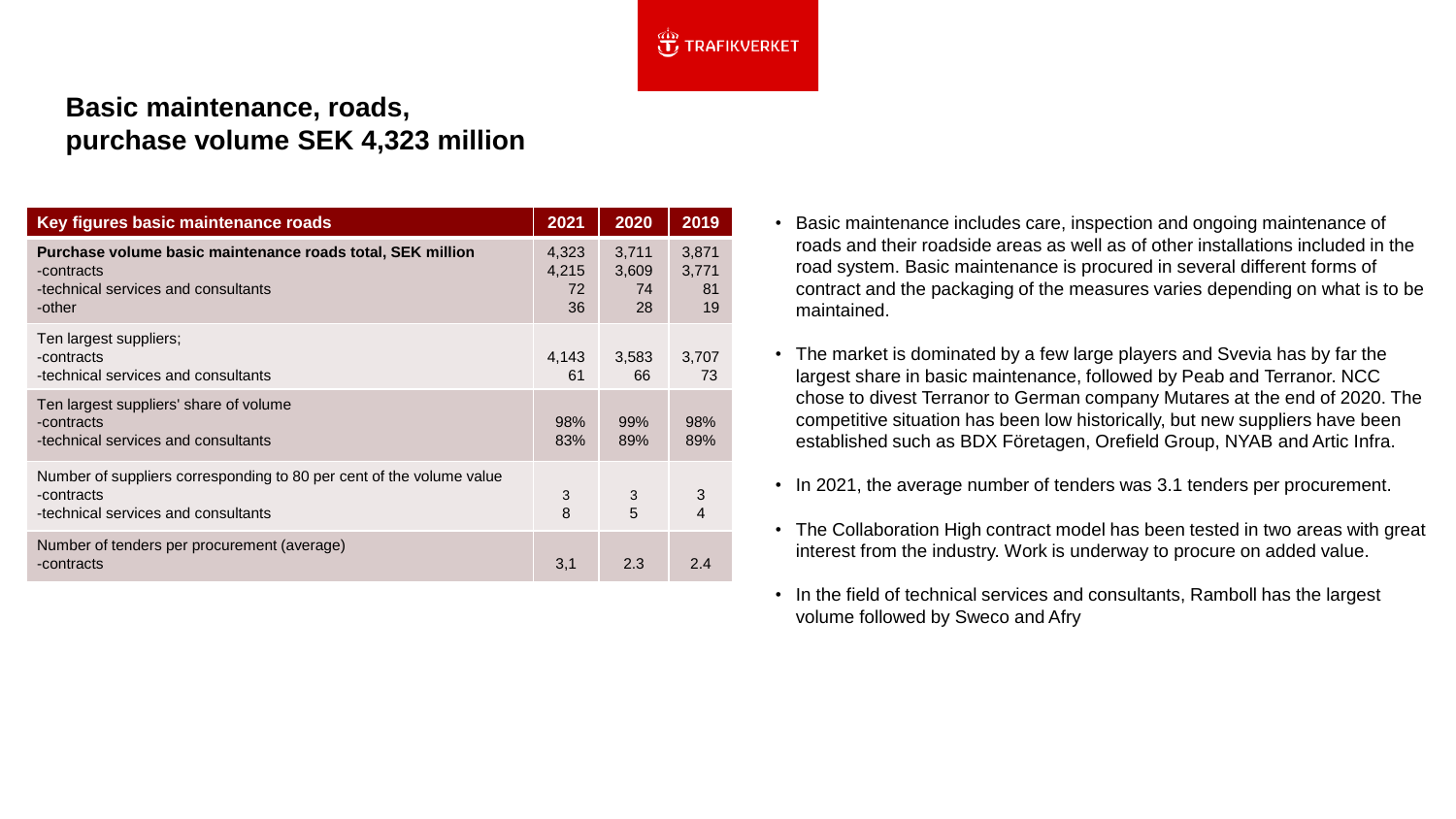## **Basic maintenance roads, contracts purchase volume SEK 4,215 million**



| <b>Largest suppliers</b>                | 2021  | 2020    | 2019     |
|-----------------------------------------|-------|---------|----------|
| Svevia                                  | 2,065 | 1.779   | 1,882    |
| Peab                                    | 934   | 812     | 847      |
| Terranor                                | 523   | $\star$ | $\star$  |
| <b>Skanska</b>                          | 332   | 241     | 227      |
| <b>BDX Företagen</b>                    | 100   | 79      | 62       |
| <b>NCC</b>                              | 47    | 545     | 613      |
| <b>Orefields Group</b>                  | 41    | 37      | 9        |
| NYAB Infrastruktur                      | 37    | 15      | $\Omega$ |
| Sandahls                                | 35    | 25      | 30       |
| Försäkringsbranschens Restvärderäddning | 29    | 30      | 28       |

*The Transport Administration's largest suppliers are reported on the basis of group relationships \* Terranor was previously included in NCC's outcome (2020, SEK 500 million and 2019, SEK 99 million)*



Kalla: Agresso 201801-202112

North Region Contracts SEK 755 million, 18%

West Region Contracts SEK 806 million, 19%

Central Region Contracts SEK 960 million, 23%

Region East/ Stockholm Contracts SEK 1,005 million, 24%

South Region Contracts SEK 689 million, 16%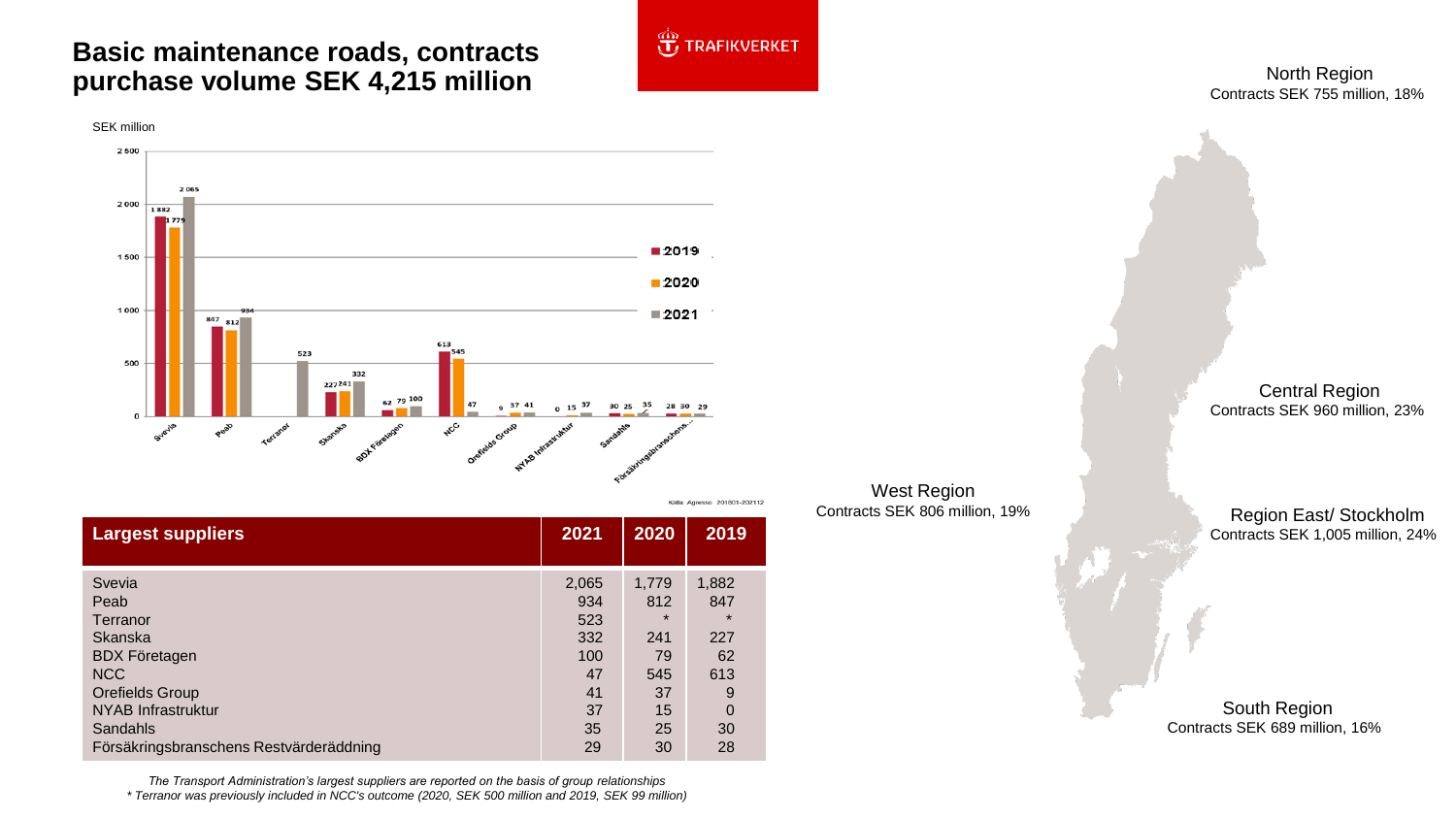## **Basic maintenance, road technical services and consultants purchase volume SEK 72 million**



|  | Källa: Agresso 201801-202112 |
|--|------------------------------|
|  |                              |

**JE TRAFIKVERKET** 

| <b>Largest suppliers</b>                                                                                                                                                                                                       | 2021                                      | 2020                                | 2019                           |
|--------------------------------------------------------------------------------------------------------------------------------------------------------------------------------------------------------------------------------|-------------------------------------------|-------------------------------------|--------------------------------|
| Ramboll<br>Sweco<br>Härlanda byggledning<br>Afry<br><b>Golder Associates</b><br>Väg & Miljö i Karlstad<br>Dioptra Longitud Teknik<br>BSV Arkitekter & Ingenjörer<br><b>MLI Konsult</b><br>Nordiska Infrastructure Construction | 28<br>13<br>6<br>3<br>2<br>$\overline{2}$ | 36<br>9<br>6<br>3<br>$\mathfrak{p}$ | 43<br>10<br>6<br>$\mathcal{P}$ |

West Region Technical services SEK 20 million 28%

North Region Technical services SEK 9 million 13%

Central Region Technical services SEK 14 million 19%

> Region East/ Stockholm Technical services SEK 23 million 32%

South Region Technical services SEK 6 million 8%

*The Transport Administration's largest suppliers are reported on the basis of group relationships*